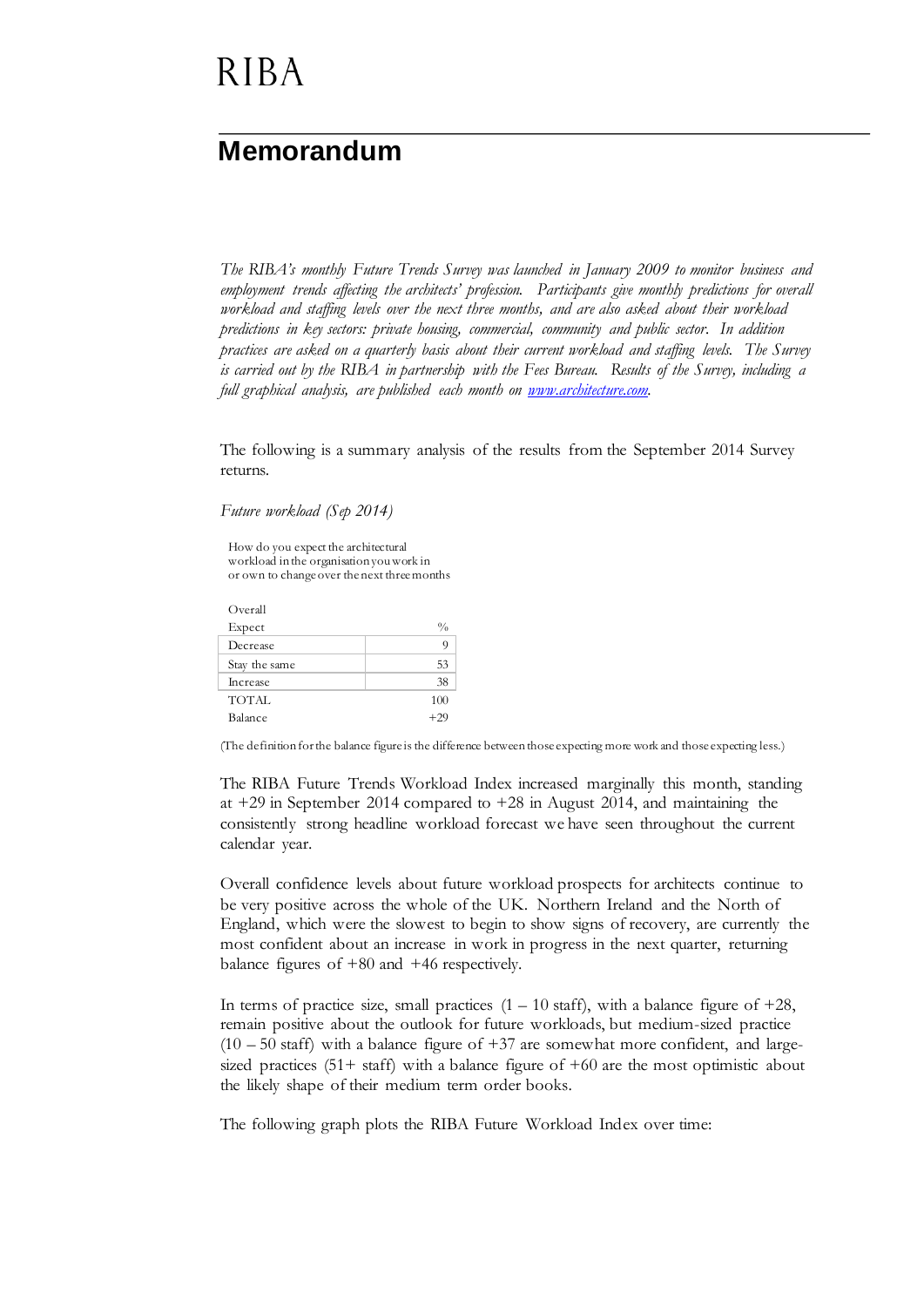# **RIBA**

#### **Memorandum**



In terms of different work sectors, the private housing sector forecast recovered the ground it lost in August, rising from +23 to stand at +30 in September 2014. The commercial sector forecast fell back from +23 in August to +19 this month. However both the public sector forecast (balance figure +5) and the community sector forecast (balance figure +7) saw modest increases this month.

Although the private housing and commercial sectors clearly offer the best current prospects, there is a sense of greater stability in public sector workloads, with larger practices in particular becoming more optimistic about a more predictable pipeline of public sector construction expenditure, and modest signs of increasing activity in the community sector.

The following graph tracks the sector predictions in the RIBA Future Trends Survey over time: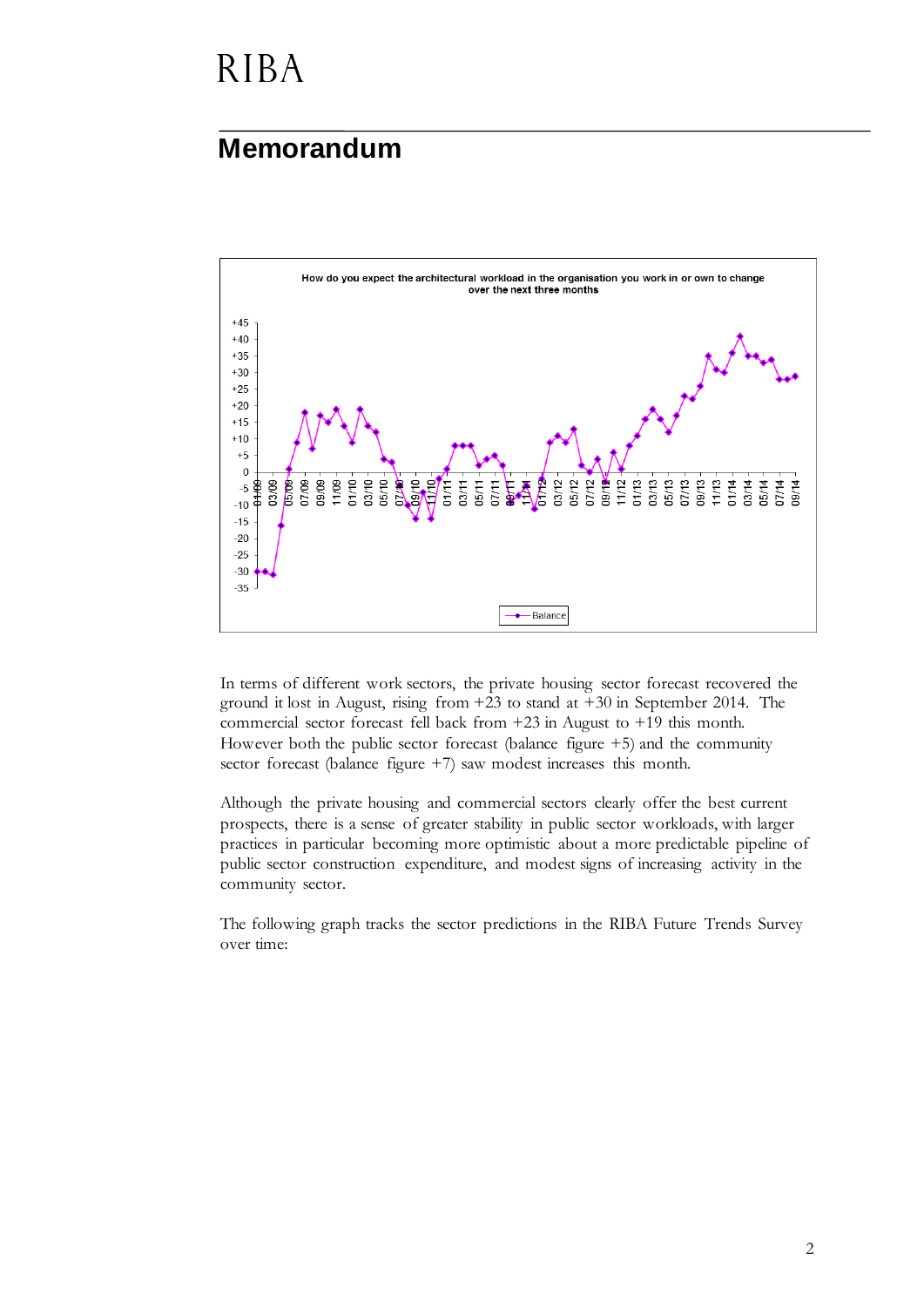## **RIBA**

#### **Memorandum**



*Future staffing levels (Sep 2014)*

How do you think the number of permanent architectural staff employed in your organisation will change over the next three months?

| Permanent Staff |       |
|-----------------|-------|
| Decrease        | 2     |
| Stay the same   | 81    |
| Increase        | 17    |
| TOTAL           | 100   |
| Balance         | $+15$ |

(The definition for the balance figure is the difference between those expecting to employ more permanent staff in the next three months and those expecting to employ fewer.)

The RIBA Future Trends Staffing Index increased this month, rising to +15 in September 2014 compared with +13 in August 2014, remaining strongly in positive territory, with only 2% of practices predicting a decrease in overall permanent staffing levels over the next quarter. However, we are not yet seeing this confidence manifest itself in a significant increase in aggregate staffing levels across the profession, although we are beginning to receive reports of practices beginning to experience difficulties in recruiting staff with particular skill sets, especially in London and the South of England.